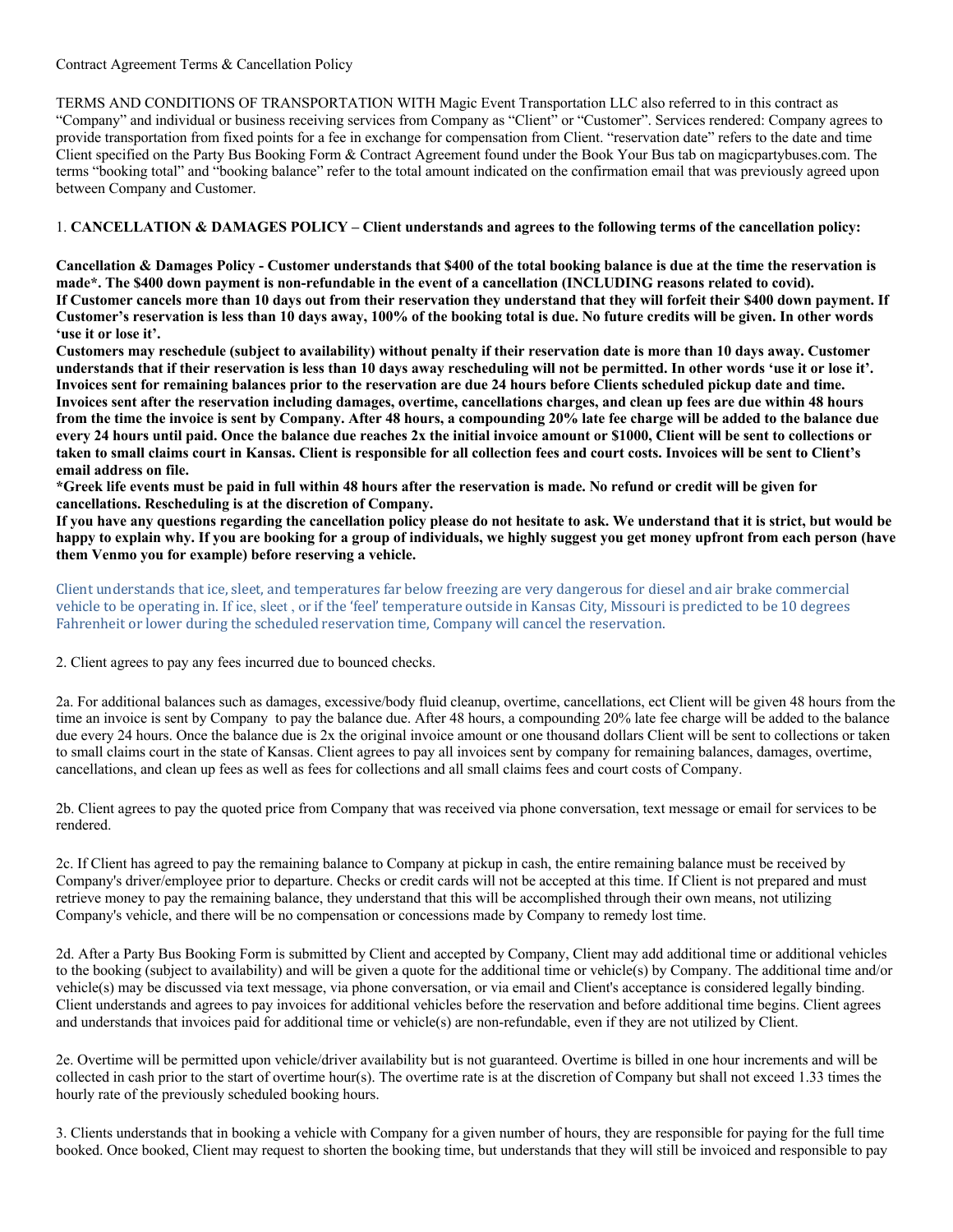for the total number of hours originally booked. Client may add additional time and may request to alter the start and end time ex: shifting the start time two hours earlier (subject to availability).

Client understands that Company schedules bookings based on the times Client indicates on the booking form. Company cannot guarantee that a vehicle will be available for additional time not originally indicated on the booking form, even if Client has paid for it. Example: Company has a 3 hour minimum. Client books a vehicle from 3-5pm, but agrees to pay the quoted price for 3 hours (the minimum). If Client later requests to alter their time frame and utilize the  $3<sup>rd</sup>$  hour (3-6pm) prior to or during their event, Company cannot guarantee that the vehicle will be available for that time.

4. Alcohol consumption by persons under the age of 21 is prohibited in the vehicle. Magic Event Transportation LLC does not provide alcohol under any circumstances. Client is responsible for monitoring underage passengers and accepts all liability if underage consumption of alcohol does occur. No person may use or poses any illegal drugs or controlled substances in the vehicle at any time. In the event of underage alcohol consumption or illegal drug use/possession, the service will be terminated immediately without refund and Client and party will be dropped off at the nearest safe location. Client is responsible and agrees to pay all fines and penalties assessed by federal, state or local authorities as a result of the violation of any law by Client or a member of Client's party as well as any other legal costs incurred by Company as a result.

5. Except in the case of wilful misconduct or gross negligence of Company, Client hereby waives any & all claims against Company, its agents, contractors, mechanics or employees for injury, loss, or damage, including consequential damages, to Client or members of client's party's person or property from whatever cause. Magic Event Transportation LLC does not assume responsibility for client health or safety due to personal negligence of Client or their patrons. In submitting this legally binding contract, Client waives any right of subrogation with regard to the same and is agreeing to enter Company's vehicles at their own risk. Company is not responsible for injuries that occur while riding in vehicles, while loading or unloading, during transportation, from misuse of any equipment or in the event of an accident. Client is only covered by the outlines of the insurance policy that Magic Event Transportation LLC carries and that Company's owner(s) and affiliates hold no liability or financial responsibility. Any injury that does occur must be reported to the driver of vehicle immediately and documented before the end of the booking.

6. Magic Event Transportation LLC inspects each vehicle before, during, and after each rental. Client may inspect vehicle at the time of pickup and submit a note in writing to the driver of any pre existing defects before departure. In the event of damage to the vehicle or missing items, Client assumes financial responsibility for any and all harm/damage caused by Client or any member of Client's party to Company's vehicles or any vehicle working in collaboration with Company. A minimum fee of \$200 (two hundred dollars) will be invoiced for body fluid cleanup or excessive cleanup. This includes both interior and exterior damage to repair, replace, or excessively clean. The cost of cleaning, repairing, restoring, replacing, or otherwise remediating any damage to a vehicle caused by Client or Client's party will be invoiced and sent to Client's email address on file.

7. All electronics, amenities, etc. are free. Client is paying for transportation. Therefore, company does not guarantee all TV's, lighting, air conditioning, stereo system components and equipment ect... will operate at the time of rental. In the very, very rare occurrence of such an event, concessions are not guaranteed. Though such occurrences are rare, if Client is understanding, Company will do their absolute best to remedy the situation.

8. Neither Magic Event Transportation LLC, its agents, or drivers shall be liable for any personal property of Client or members of Client's party, which is misplaced, damaged, stolen, or left in the vehicle. In the event that an item is recovered, Company will not mail or deliver the item to Client. Client acknowledges that Company is not liable for any defect that may be found on any item that Company has recovered.

9. Smoking of cigarettes, cigars ect… are not permitted in Company's vehicles. Repeated incidences of smoking will result in termination of services without refund.

10. If the situation is deemed necessary by Company, Company reserves the right to substitute the reserved vehicle for another replacement vehicle. Company will make a good-faith effort to notify Client in case a substitution does occur with as much notice as possible. Company will also make a good-faith effort to substitute with a similar type of vehicle.

11. All rentals are subject to weather conditions. If Company deems conditions to be unsafe, Client will be contacted with as much notice as possible. Any cancellations due to weather will be eligible to reschedule. If Client does not reschedule within 90 days they forfeit their down payment. When rescheduling (aside from the event date), services must be identical to those previously agreed upon (day of the week, locations, and time frame). Client understands that ice, sleet, and temperatures far below freezing are very dangerous for diesel and air brake commercial vehicle to be operating in. If ice, sleet, or if the 'feel' temperature outside in Kansas City, Missouri is predicted to be 10 degrees Fahrenheit or lower during the scheduled reservation time, Company will cancel the reservation. Company does not guarantee departure from or arrival at any point at a specific time due to circumstances beyond its control such as accidents, breakdowns, traffic and road conditions, weather, safety inspections, police stops etc. and shall not be held liable for claims resulting in delays from such conditions. Company cannot be held responsible for delays or inconveniences due to situations deemed as "Acts of God." Client understands that Company's vehicles will not travel on unpaved roads or driveways. Exceptions can be made for maintained gravel roads. If Client wishes for Company's vehicle to travel on an unpaved road, Company and Company's drivers and employees reserve the right to refuse. Client accepts liability for all damages that may occur traveling on unpaved roads and accepts responsibility for any towing fees (if applicable) and understands that Company is not responsible for any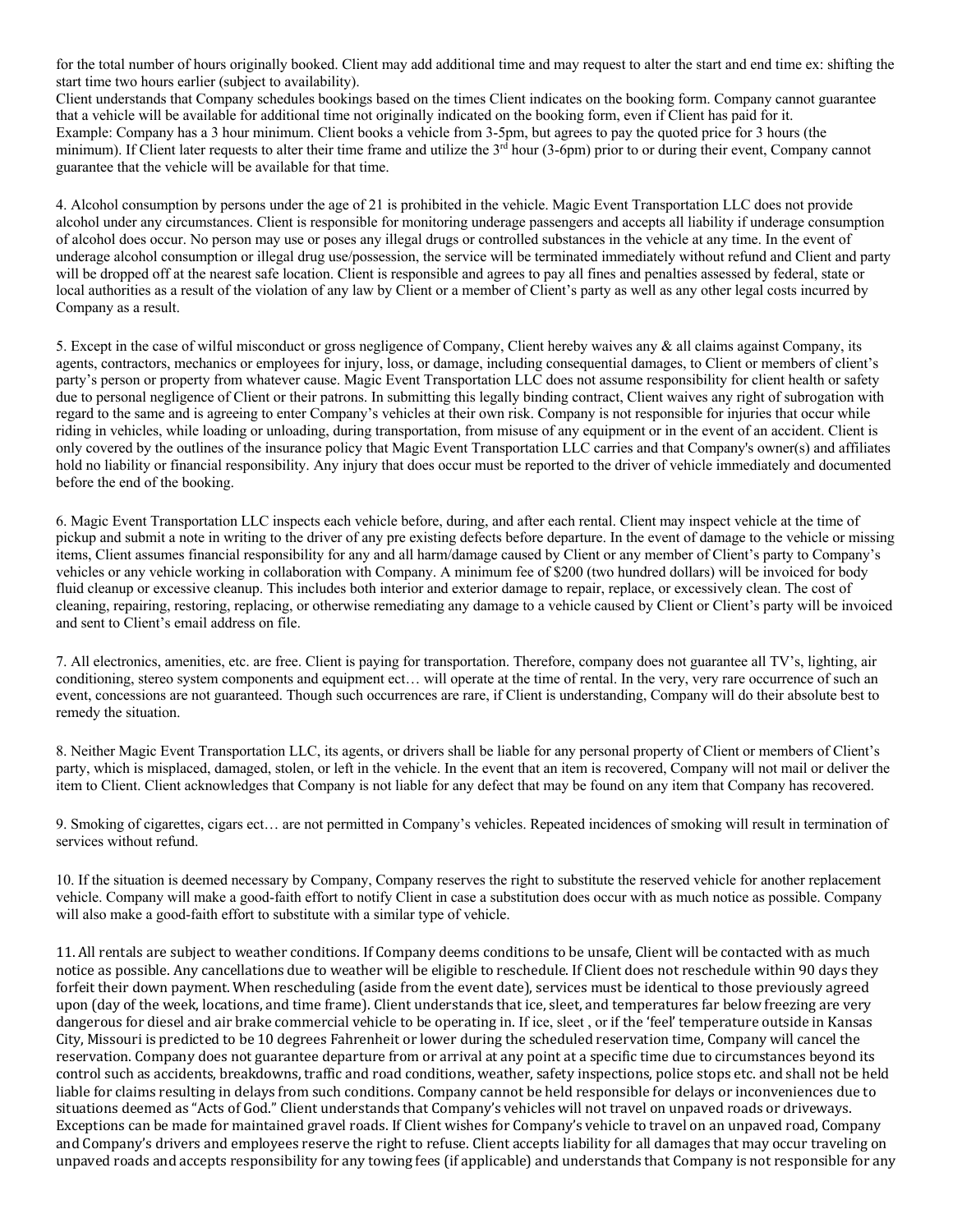delays that result from traveling on unpaved roads (for example, a bus sinking into the ground and getting stuck or having to travel slower than normal).

12. Client is responsible for providing all destination addresses and directions. In the event that Client requests Company to provide such information, Company is not responsible for any delays that may result, nor will any concessions be made to remedy time lost.

13. To play music from the bus and utilize the external speakers certain buses are equipped with, the bus engine must be turned on and the engine at idle. At events where Client may wish to tailgate with the bus before the event, often at concerts and sporting events (such as Royals games and Chiefs games), the bus will be turned off at the start time of the sporting event or concert. The bus idling time shall not exceed 2 hours. Once the sporting event or concert has begun, no passengers may stay in the vehicle or come back to the vehicle before the conclusion of the event. ALL passengers must exit the vehicle until the sporting event or concert has concluded. This is for safety and liability purposes and a policy of many event spaces and stadiums.

14. Company has the right to refuse or postpone transportation of passengers if a minimum of fifteen party members are not on board at a given time (not applicable for parties of 15 or fewer). Only the Client who submits the Party Bus Booking Form & Contract Agreement (or a member of the party designated by such person) will give direction with regard to where the party is transported and at what time. If Client chooses to be dropped off at their final destination before the originally scheduled final drop off time, Client understands that they are voluntarily forfeiting the remaining booking time and that no concessions will be made by Company. Once Client has chosen to forfeit their remaining time, Client and guests of Client, must promptly exit Company's vehicles. If any party member has difficulty making it up the stairs or getting into Company's vehicle themself due to over-intoxication, drugs, has been/is vomiting, or has been kicked out/removed from an establishment, the driver reserves the right to refuse transportation of such individual. Magic Event Transportation LLC also reserves the right to remove any person from the vehicle for any reason mentioned above or any other misconduct deemed inappropriate by Company or driver. Magic Event Transportation LLC and vehicle driver, agents, or security are entitled to refuse transportation of individuals who have broken rules or contract terms or if the number of passengers exceeds a safe amount.

15. Magic Event Transportation LLC has the right to terminate service or limit service for any form of abuse, behavior deemed inappropriate, or contract breach, without refund. In case of misconduct, excessive rule breaking, drug use/possession, weapon possession, or any other violation of this contract by Client or member's of Clients party, or if driver is or feels threatened or otherwise deems the party unruly or endangering the safe operation of the vehicle, driver has the right to terminate service and drop passengers off at the nearest safe location if possible. This is meant for the safety of Magic Event Transportation LLC and Client. If Company or Company's driver has been unable to establish communication with Client or Client has not given Company or the driver any specific direction in the time frame of 1 hour from the start of the booking, Client understands that they are forfeiting the remaining booking time and no concessions will be made. This means that Company's vehicle and driver will wait a maximum of 1 hour at the designated pickup location. After 1 hour, if Client, has not communicated with driver or utilized the vehicle, the vehicle will leave and Client agrees that they are forfeiting the remaining time and no concessions will be made.

16. Admission for clubs, bars, restaurants etc. is at the sole discretion of the facility and guests are subject to facility rules and regulations including but not limited to attire, schedule, and policy. It is the customer's responsibility to contact facilities directly for this information.

17. All terms of this contract apply for vehicles and personnel working in collaboration with Magic Event Transportation LLC.

18. Company is happy to take Client to as many destinations in the general area as Client likes during the reservation. At each destination all passengers must exit the vehicle for the duration of the stop. We will not "cruise" "tour" or "just drive around" in circles at any point during the reservation.

19. Company reserves the right to add and additional \$200 deposit onto the booking total for any reservation prior to the reservation date. The additional deposit will be sent via invoice and paid by Client prior to the reservation date. The additional deposit is to cover fees customer may accrue during the reservation such as damages, body fluid cleanup, overtime, ect. If no additional fees are accrued by Client during the reservation, the \$200 deposit will be refunded by Company the day following the reservation.

20. All Greek life, fraternity, and sorority events must pay in full at the time of booking. Once a booking form is submitted by Client, Company will send a confirmation email and separate invoice with the total balance due. The invoice is due within 48 hours from the time it is sent by Company. If the invoice is not paid within 48 hours the reservation will be cancelled, removed from the calendar, and buses considered available again.

21. A trip charge may be added depending on what city Client's party is in. Based on information supplied to Company by Client, a trip charge will be added onto the balance due if applicable.